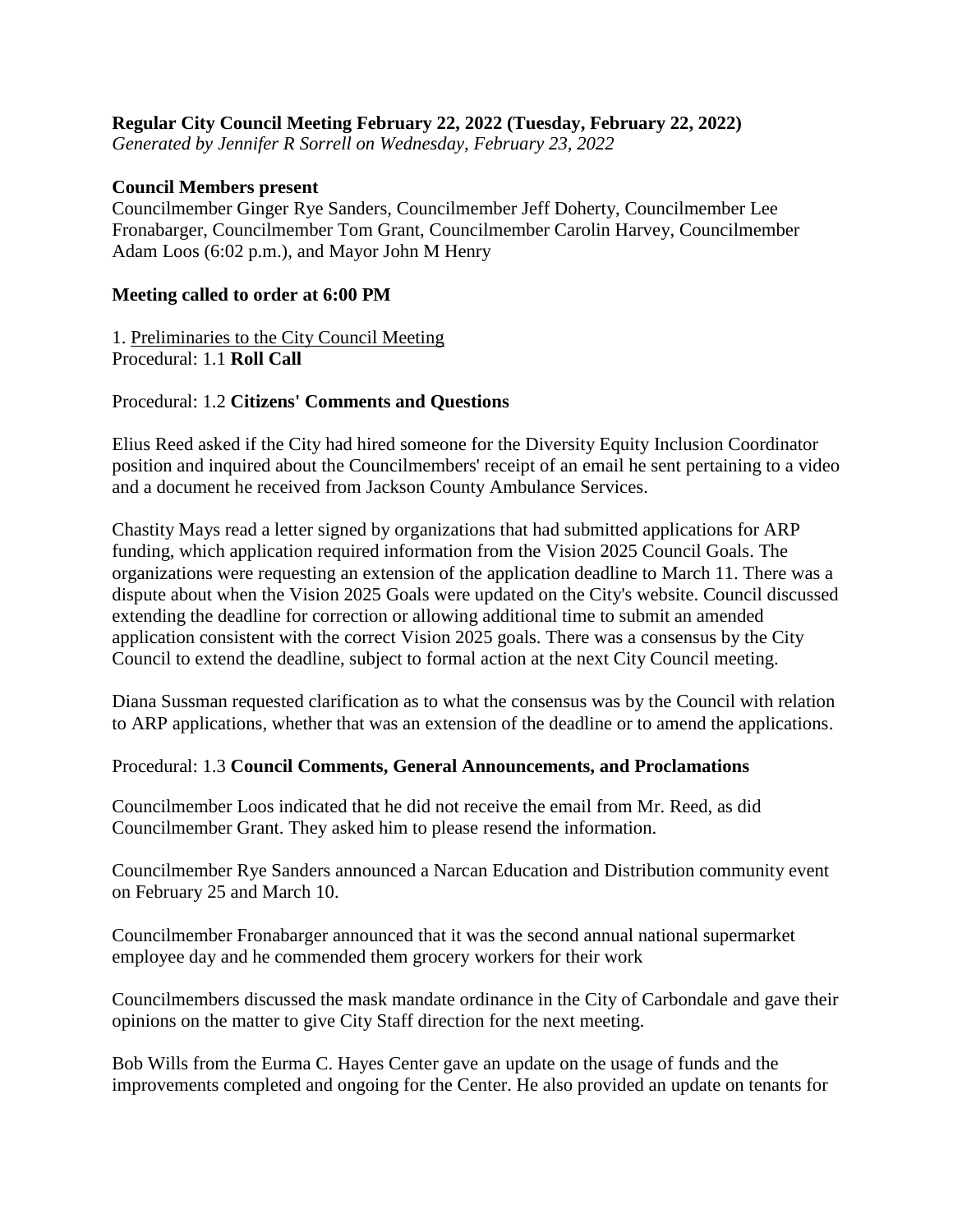the building. There were questions about SIU's involvement and Senator Tammy Duckworth's office.

2. Public Hearings and Special Reports

# Public Hearing: 2.1 **Public Hearing for Sale of City-Owned Property in the 400 block of North Robert Stalls**

The Public Hearing was declared open at 6:40 p.m.

There were no questions or comments.

The Public Hearing was closed at 6:41 p.m.

## Reports: 2.2 **Presentation from Moran Economic Development on the Draft Amended Project Area Redevelopment Plan for Tax Increment Financing District #2**

Keith Moran reviewed a presentation on the amendment of TIF District #2, noting the number of structures to be added to the TIF District, the goals of amending the TIF District, the meetings that had been held to this point, and a general update on the process.

Council inquired about the purpose of permitting proposed buffers and screening, when the Council could expect to vote on the plan, the need for zoning changes to include an overlay district, inquired about the timeframe for zoning changes, suggested an amendment to the proposed timeline, expressed concern about subsidizing development which is destructive in the absence of standards, inquired about placing eligible redevelopment costs and establishing consistent specifications and guidelines to be included in the TIF plan to ameliorate some of the concerns raised.

Sandy Litecky indicated her support for the TIF District, noted the length of time this process has been ongoing, and her desire to see it completed.

Steve Mitchell gave an overview of the current plan and the timing for action; he also noted that some of the issues raised could be addressed through the Redevelopment Agreement.

City Manager Williams agreed that there should be action on architectural standards and an overlay district, but noted that the TIF and those zoning changes were mutually exclusive.

### 3. **Consent Agenda of the City Council**

Action (Consent): 3.1 **Minutes from the Regular City Council Meeting of February 8, 2022** Resolution: Approve the minutes from the Regular City Council Meeting of February 8, 2022

## Action (Consent): 3.2 **Approval of Warrant for the Period Ending: 02/04/2022 for the FY 2022 Warrant 1426 in the Total Amount of \$2,562,917.50**

Resolution: Accept the following report of payments made for the period ended: 02/04/2022 totaling \$2,562,917.50 *(Exhibit A-02-22-2022)*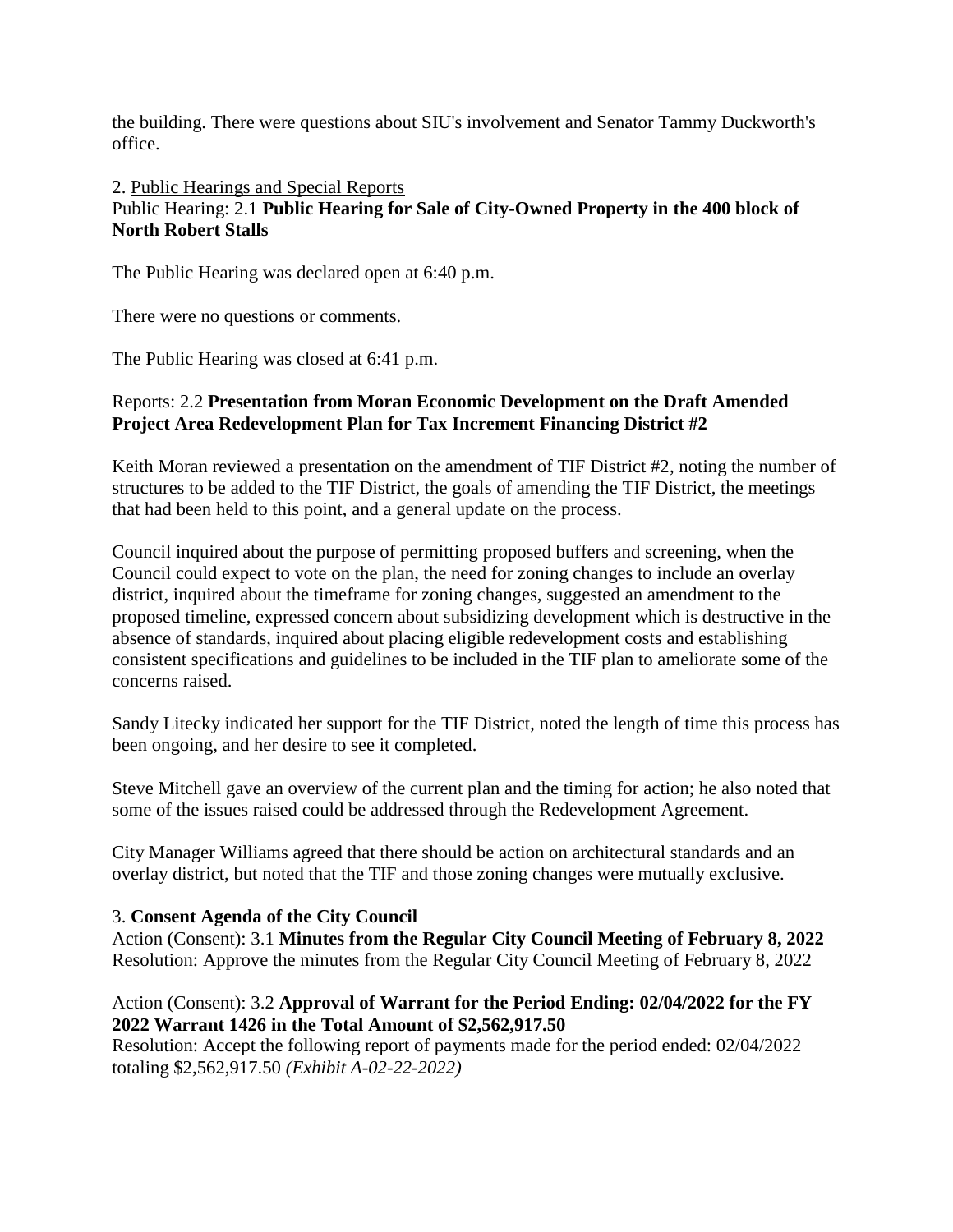## Action (Consent): 3.3 **Acceptance of Approved Meeting Minutes from Boards, Commissions, and Committees**

Resolution: Accept the approved meeting minutes from Boards, Commissions, and Committees and place them on file.

Action (Consent): 3.4 **Approve the Purchase of Various Water Treatment Chemicals for FY 2023** Resolution: Reject the bid from Shannon Chemical Corp. Reject the bid from Hawkins Inc for Carbon, 800 Iodine. Reject the bid from Univar Solutions for Caustic Soda. Award the Purchase of Various Water Treatment Chemicals for FY 2023 to the Lowest Qualified Bidders as follows: 1. Liquid Alum to Chemtrade in the amount of \$0.1156 per pound (estimated cost of \$80,920); 2. Ammonium Sulfate to Hawkins, Inc. in the amount of \$0.257 per pound (estimated cost of \$20,560); 3. Anionic Polymer to SNF Polydyne Inc. in the amount of \$2.090 per pound (estimated cost of \$5,225); 4. Carbon to Cabot Norit Americas Inc. in the amount of \$1.01 per pound (estimated cost of \$25,250); 5. Cationic Polymer to SNF Polydyne Inc. in the amount of \$0.810 per pound (estimated cost of \$32,400); 6. Caustic Soda to Brenntag Mid-South Inc. in the amount of \$0.2254 per pound (estimated cost of \$112,700); 7. Chlorine to Brenntag Mid-South Inc. in the amount of \$0.8835 per pound (estimated cost of \$61,845); 8. Fluoride to DuBois Chemicals Inc. in the amount of \$0.2533 per pound (estimated cost of \$10,132); and 9. Potassium Permanganate to Hawkins Inc. in the amount of \$3.65 per pound (estimated cost of \$27,375).

# Action: 3.5 **Resolution Establishing a 30-Day Public Comment Period to Receive Citizen Comments Related to Applications for American Rescue Plan Act Funding**

# *Pulled by J. Doherty*

Action (Consent): 3.6 **Acceptance of Deeds and Easements for the Improvement of North New Era Road CIP ST1901** Resolution: Approve the acceptance of deeds and easements for the improvement of North New Era Road CIP ST1901

Action (Consent): 3.7 **Resolution Authorizing the City Manager to Execute a Contract for the Purchase of Real Property Located at 303 South Illinois Avenue in the Amount of \$140,000** Resolution: Approve a resolution authorizing the City Manager to execute a contract for the purchased of real property at 303 S. Illinois Ave. in the amount of \$140,000. *(Resolution 2022-R-08; Exhibit C-02-22-2022)*

### Action (Consent): 3.8 **Resolution Authorizing the City Manager to Execute a Contract for the Purchase of Real Property Located at 401 South Illinois Avenue in the Amount of \$256,000, and to Execute an Agreement and Grant of Platform Easement**

Resolution: Approve a resolution authorizing the City Manager to execute a contract for the purchased of real property at 401 S. Illinois Ave. in the amount of \$256,000, and to execute an agreement and grant of platform easement. *(Resolution 2022-R-09; Exhibit D-02-22-2022)*

Councilmember Doherty noted his involvement in conveying the property and in buying it back.

# Action (Consent): 3.9 **Award of Purchase of Vehicle and Ordinance Authorizing a Budget Adjustment to the Police Department FY 2022 Budget**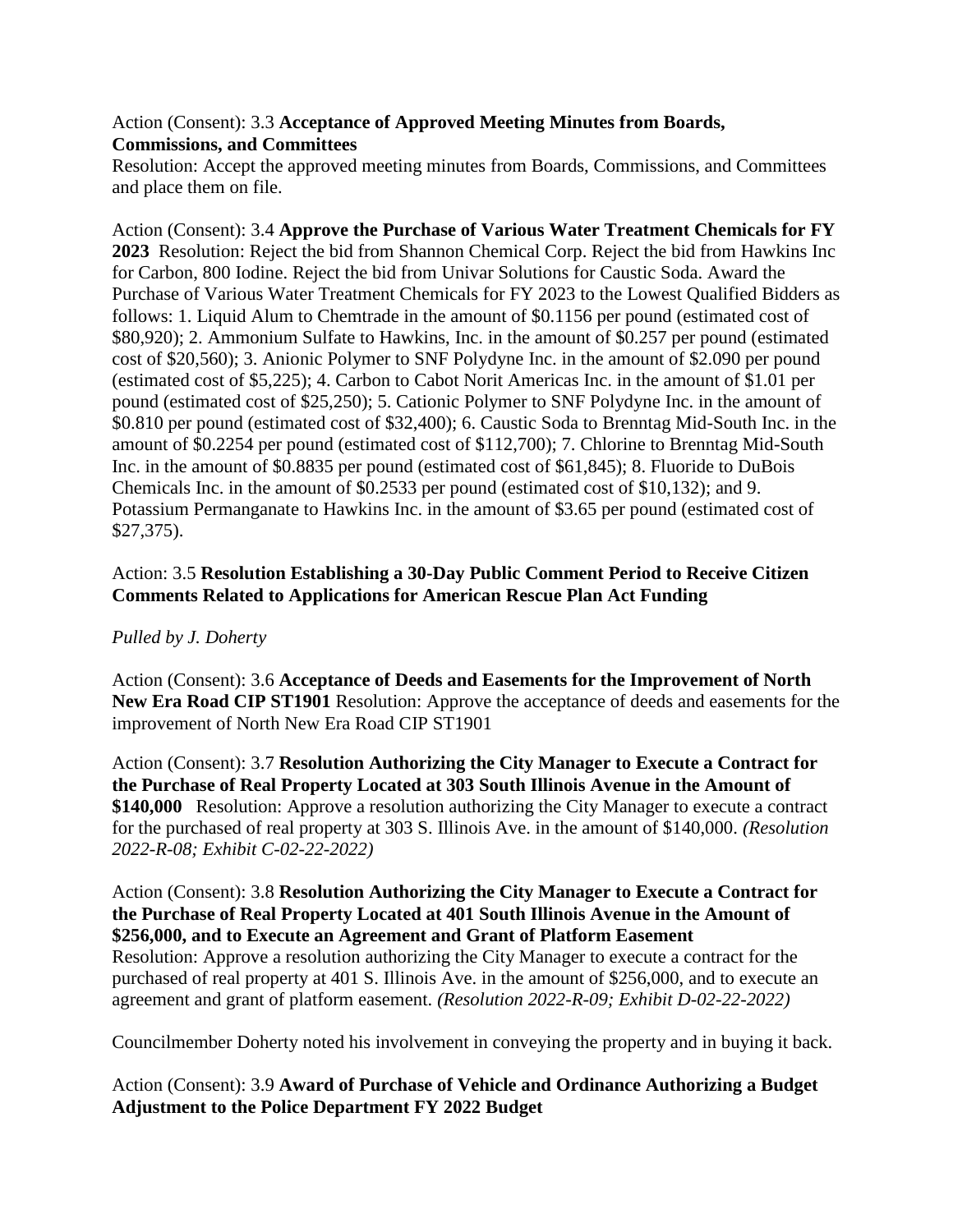Resolution: Approve an Ordinance authorizing a budget adjustment increasing the Police Department FY2022 budget in the amount of \$47,294 (*Ordinance 2022-05; Exhibit E-02-22- 2022)*

Action (Consent): 3.10 **Approval of Consent Agenda Items** Resolution: Approve all Consent Agenda items not pulled for separate consideration

There was a question about the rationale in the purchase a larger vehicle instead of a car.

MOTION: Approve all Consent Agenda items not pulled for separate consideration

Motion by Carolin Harvey, second by Lee Fronabarger. Final Resolution: Motion Carries Yea: Ginger Rye Sanders, Jeff Doherty, Lee Fronabarger, Tom Grant, Carolin Harvey, Adam Loos, John M Henry

## Action: 3.5 **Resolution Establishing a 30-Day Public Comment Period to Receive Citizen Comments Related to Applications for American Rescue Plan Act Funding**

It was recommended that the comment period be amended to April 1 to April 30 due to Council consensus during Council Comments to extend the deadline for ARPA grant applications.

MOTION: Approve a resolution establishing a 30-day public comment period to receive citizen comments related to ARPA funding, with an amended timeframe of April 1 - April 30

Motion by Carolin Harvey, second by Adam Loos. Final Resolution: Motion Carries Yea: Ginger Rye Sanders, Jeff Doherty, Lee Fronabarger, Tom Grant, Carolin Harvey, Adam Loos, John M Henry *(Resolution 2022-R-07; Exhibit B-02-22-2022)* 

4. General Business of the City Council

Action: 4.1 **Resolution Authorizing the City Manager to Execute a Contract for the Sale of Land in the Amount of \$10 to Carlton Smith for Property in the 400 Block of Robert Stalls and to Authorize the Mayor to Execute a Quit Claim Deed for Conveyance of Said Land**

MOTION: Authorize the City Manager to Execute a Contract for the Sale of City-owned Land in the amount of \$10 in the 400 Block of Robert Stalls to Carlton Smith and to Authorize the Mayor to Execute a Quit Claim Deed for Conveyance of Said Land

Motion by Jeff Doherty, second by Ginger Rye Sanders. Final Resolution: Motion Carries Yea: Ginger Rye Sanders, Jeff Doherty, Lee Fronabarger, Tom Grant, Carolin Harvey, Adam Loos, John M Henry *(Resolution 2022-R-10; Exhibit F-02-22-2022)*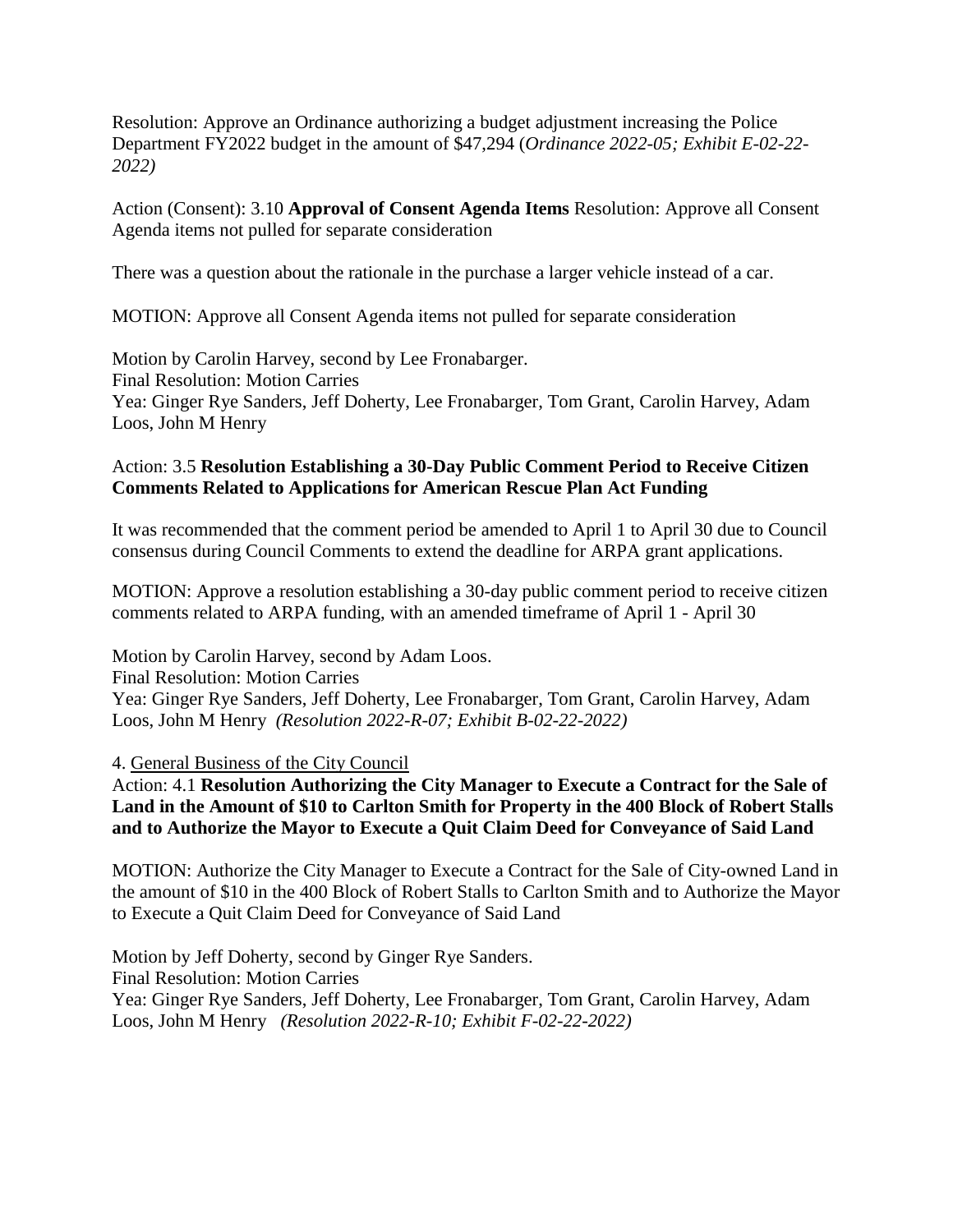### Action, Discussion: 4.2 **City Council Discussion and Approval of Staff-Initiated Proposals for the Use of American Rescue Plan Act Funding**

*Note from Clerk: Discussion during this item extended to approximately one hour twenty minutes. Minutes are not intended to provide a verbatim transcript of the discussion, but rather to reflect the action taken by the public body and to provide a brief summary of the subject matter and discussion. To review the audio/video for the verbatim record, please review the streaming/video archive on the City's website or contact the City Clerk for assistance in locating the same.* 

SIU representatives Juliane Wallace, Sarah Buila, and Justin McDaniel were present to respond to questions about SIU's role and give a brief overview of the violence reduction program initiative.

### Council Questions and Comments:

Remarking on the stake that SIU has in addressing this issue; noting other communities implementing similar solutions; an inquiry about how much SIU would be willing to contribute; a request for additional details as to what is believed to be the cause of the violence and what interventions could address it; consider funding the needs assessment first, reviewing those results and suggested solutions, before any further financial commitment; concerns about the cost were expressed both in actual dollars and as a percentage of ARPA funds; an interest to receive more details about what Champaign-Urbana and Normal are working on; remarking on the IML's recommendation to utilize ARPA funds to provide short-term economic stimulus that has long-term positive economic and community impacts; a desire to know which community organizations would be involved and their role; the need for answers which could be answered by the needs assessment; an inquiry about the length of time to conduct and the method for implementing a needs assessment; the need to coordinate the timing for this initiative and ARPA funding grants to community agencies in order to avoid duplication of both programming and grants; giving community organizations already involved in violence prevention initiatives an opportunity to present their plans first. There was an inquiry as to when or whether the Council had taken action to hold back two million dollars of the ARPA funding and for what purpose, noting that it had not been included in the minutes, to which inquiry two Councilmembers and the City Manager responded and one Councilmember summarized the rationale and intent of the suggestion to hold back said funds. A straw poll of the Council members was taken on whether they felt it was a good idea to consider funding the needs assessment alone before considering any additional funding was approved and a positive result was obtained; additional specifications as to what specifically would be included prior to taking a vote on the needs assessment were requested; the question of juvenile justice was also raised; Councilmembers shared their experiences with and personal interest in addressing the violence; opinions regarding the efficacy of utilizing SIU professionals versus community organizations were expressed; asking SIU and SIH to give details about their financial commitment to this endeavor was suggested; whether SIU staff could utilize their grant writing experience to look for additional grant funding for these costs; the need for a coordinator to focus the actions of the various communities and organizations. Council expressed an interest in receiving specific details about the difference between the \$700,000 of the \$1,000,000 annual budget to be allocated annually to community agencies and organizations versus the administration and overhead costs. It was noted that the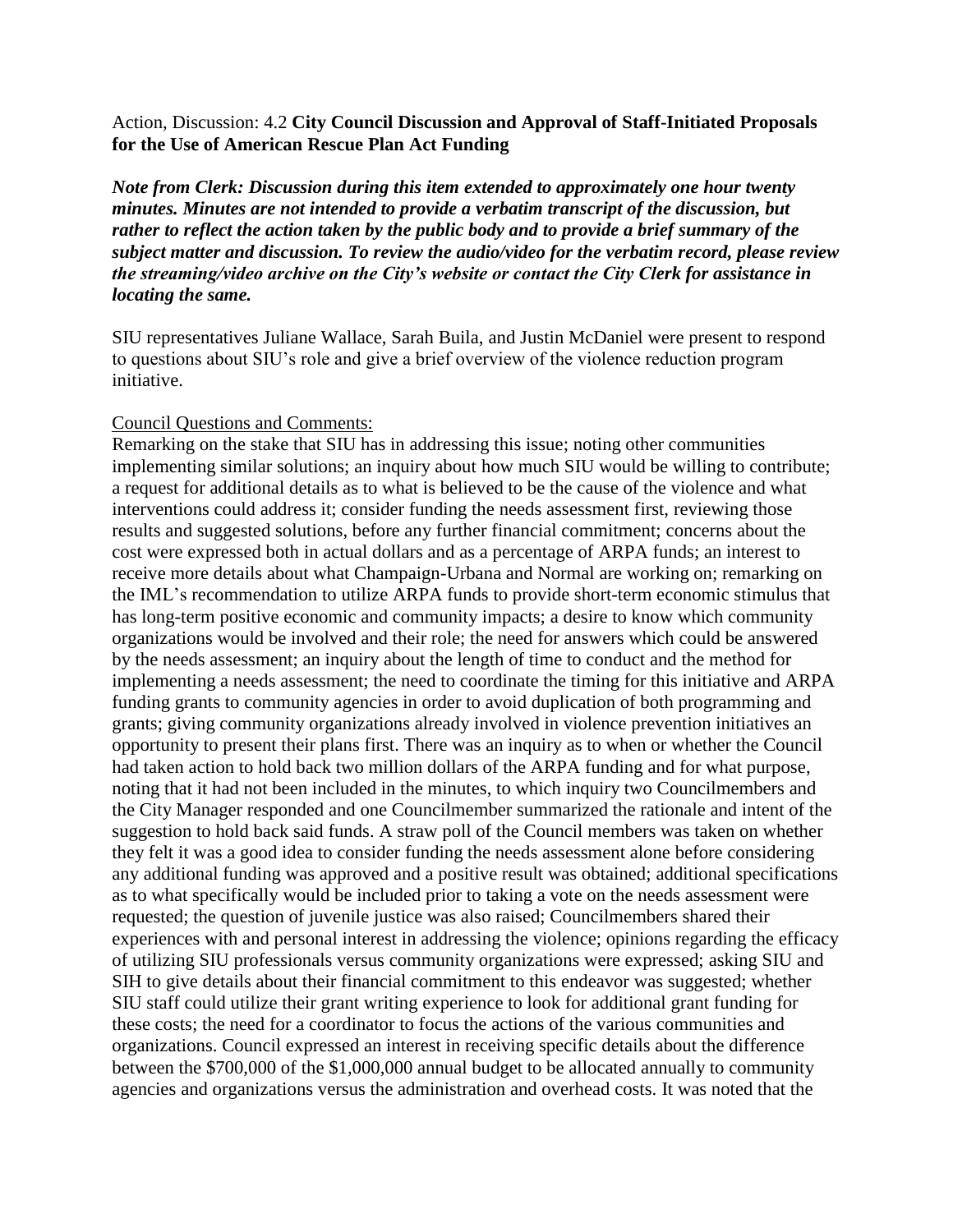background of the item indicated that the majority of funding would be sub-awarded to community agencies providing the services to implement changes. There was a question as to whether the funds to community organization would be disbursed by the City or SIU, to which it was noted that the purpose was to have an accountability mechanism which identified what is needed and to measure the outcomes. It was suggested to seek Jackson County as a partner. There was a suggestion to have discussion at a future meeting as to how organizations will be able to apply for the sub-grants and which organizations will be receiving those funds. Further, the role of the project coordinator of determining which organizations were able to provide necessary service was suggested, as was a recommendation to ensure that organizations were not receiving both direct and sub-grant funds. There was a difference of opinion about being in touch with and levels of involvement with the community by some Councilmembers. A point of order was raised regarding remarks and the motion before the body.

Mary O'Hara indicated her interest in the budget for a needs assessment, an interest in involving SIU staff with the Community Land Trust recommendation from the previous meeting, and an inquiry in who would be appointing the Project Director Position.

Diana Sussman noted that this is a major issue which community organizations have been working on for a couple of years and stressed the importance of implementation in addition to studying the issue.

Nathan Colombo stated the issue isn't just poverty, but also substandard housing which attracts violence, a need for juvenile intervention programs, shared services and successes being provided by the Center for Empowerment and Justice, noted his favor for conducting the study as opposed to the full amount out front, and indicated that buying a way out of the issue was not possible.

Jason Grenman noted that the Human Relations Commission could be utilized to coordinate community groups and encouraged organizations and citizens to attend and participate in the meetings.

Aaron Lee requested clarification about the agenda item, remarked that education alone may be irrelevant, commented on the mindset which accompanies poverty and its relationship to crime, and noted the importance of inclusion of those people and organizations from the community who are already doing the work and have a deeper understanding of the issue as opposed to a disconnected university.

Chastity Mays commended the Dentmon Center for establishing Midnight Basketball as a gun violence intervention tool, lauded Erica Willis and Abdul Haqq for their outreach, and expressed her disagreement with statements made about the ability of community agencies to address the issue of violence.

Abdul Haqq remarked on the level of funding for community organizations, that community members have been dealing with gun violence all of their lives, noted that he did not support this initiative being driven by SIU, although they have a place in the discussion, that community organizations had not received funding for violence prevention and the static level of funding